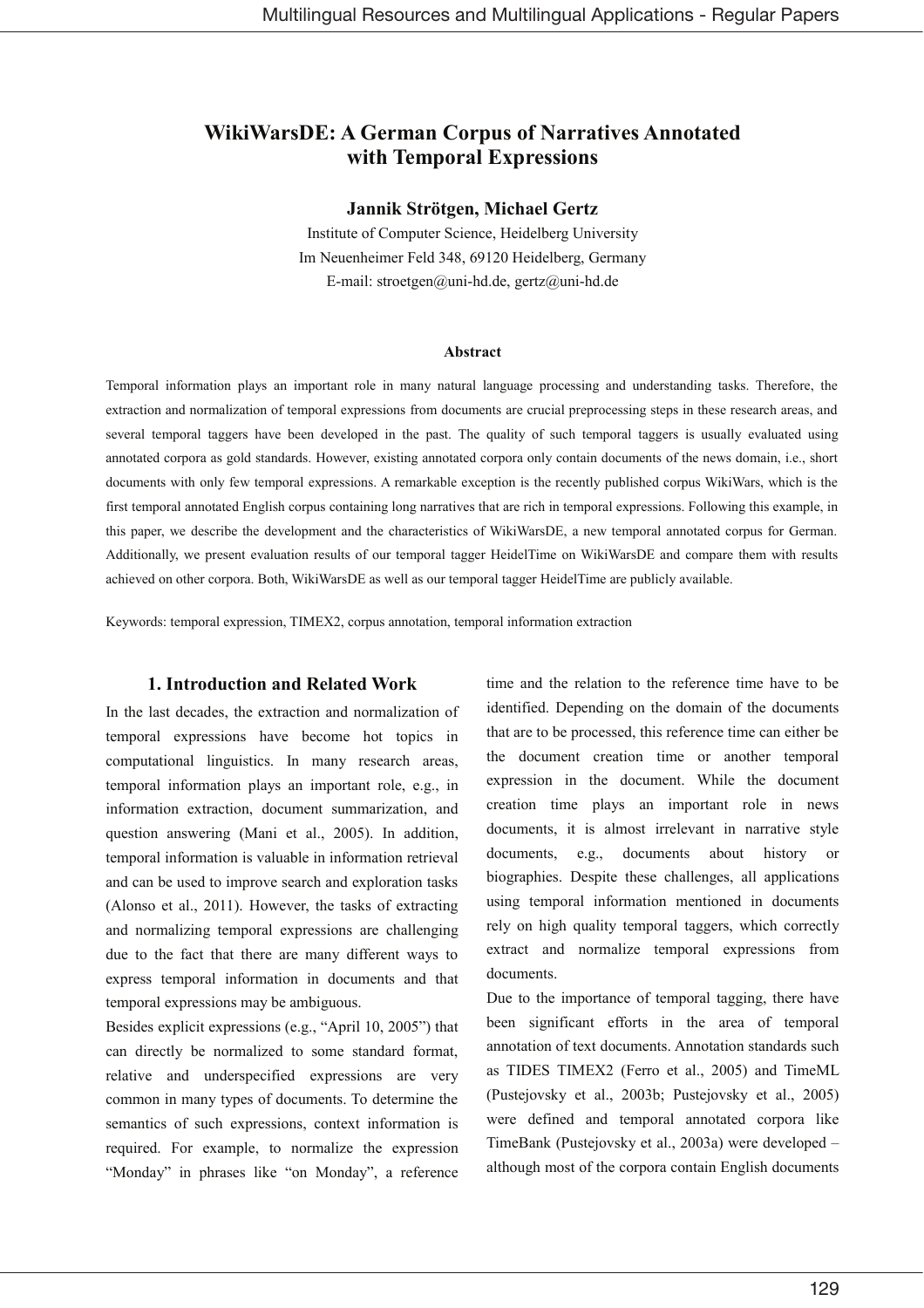only. Furthermore, research challenges were organized where temporal taggers were evaluated. The ACE (Automatic Content Extraction) time expression and normalization (TERN) challenges were organized in 2004, 2005, and 2007.<sup>1</sup> In 2010, temporal tagging was one task in the TempEval-2 challenge (Verhagen et al., 2010). However, so far, research was limited to the news domain, i.e., the documents of the annotated corpora are short with only a few temporal expressions. The temporal discourse structure is thus usually easy to follow. Only recently, a first corpus containing narratives was developed (Mazur & Dale, 2010). This corpus, called WikiWars, consists of Wikipedia articles about famous wars in history. The documents are much longer than news documents and contain many temporal expressions. As the developers point out, normalizing the temporal expressions in such documents is more challenging due to the rich temporal discourse structure of the documents.

Motivated by this observation and by the fact that no temporal annotated corpus for German was publicly available so far, we created the WikiWarsDE corpus<sup>2</sup>, which we present in this paper. WikiWarsDE contains the corresponding German articles of the documents of the English WikiWars corpus. For the annotation process, we followed the suggestions of the WikiWars developers, i.e., annotated the temporal expressions according to the TIDES TIMEX2 annotation standard using the annotation tool Callisto<sup>3</sup>. To be able to use publicly available evaluation scripts, the format of the ACE TERN corpus was selected. Thus, evaluating a temporal tagger on the WikiWarsDE corpus is straightforward and evaluation results of different taggers can be compared easily.

The remainder of the paper is structured as follows. In Section 2, we describe the annotation schema and the corpus creation process. Then, in Section 3, we present detailed information about the corpus such as statistics on the length of the documents and the number of temporal expressions. In addition, evaluation results of our own temporal tagger on the WikiWarsDE corpus are presented. Finally, we conclude our paper in Section 4.

| <b>Temporal</b><br><b>Expression</b> | <b>Value of the VAL</b><br>attribute |  |  |  |  |  |  |
|--------------------------------------|--------------------------------------|--|--|--|--|--|--|
| November 12, 2001                    | 2001-11-12                           |  |  |  |  |  |  |
| $9:30$ p.m.                          | $2001 - 11 - 12T21:304$              |  |  |  |  |  |  |
| 24 months                            | P20M                                 |  |  |  |  |  |  |
| dailv                                | XXXX-XX-XX                           |  |  |  |  |  |  |

Table 1: Normalization examples (VAL) of temporal expressions of the types date, time, duration, and set.

#### 2. Annotation Schema and Corpus Creation

In Section 2.1, we describe the annotation schema, which we used for the annotation of temporal expressions in our newly created corpus. Furthermore, we explain the task of normalizing temporal expressions using some examples. Then, in Section 2.2, we detail the corpus creation process and explain the format, in which WikiWarsDE is publicly available.

#### **2.1. Annotation Schema**

Following the approach of Mazur and Dale (2010), we use TIDES TIMEX2 as annotation schema to annotate the temporal expressions in our corpus. The TIDES TIMEX2 annotation guidelines (Ferro et al., 2005) describe how to determine the extents of temporal expressions and their normalizations. In addition to date and time expressions, such as "November 12, 2001" and "9:30 p.m.", temporal expressions describing durations and sets are to be annotated as well. Examples for expressions of the types duration and set are "24 months" and "daily", respectively.

The normalization of temporal expressions is based on the ISO 8601 standard for temporal information with some extensions. The following five features can be used to normalize a temporal expression:

- VAL (value)
- MOD (modifier)
- ANCHOR\_VAL (anchor value)
- $\blacksquare$ ANCHOR DIR (anchor direction)
- **SET**  $\blacksquare$

The most important feature of a TIMEX2 annotation is the "VAL" (value) feature. For the four examples above.

 $1$  The 2004 and 2005 training sets and the 2004 evaluation set are released by the LDC as is the TimeBank corpus; see http://www.ldc.upenn.edu/

WikiWarsDE is publicly available on http://dbs.ifi.uniheidelberg.de/temporal tagging/

 $^3$ http://callisto.mitre.org/

<sup>&</sup>lt;sup>4</sup> Assuming that "9:30 p.m." refers to 9:30 p.m. on November 12, 2001.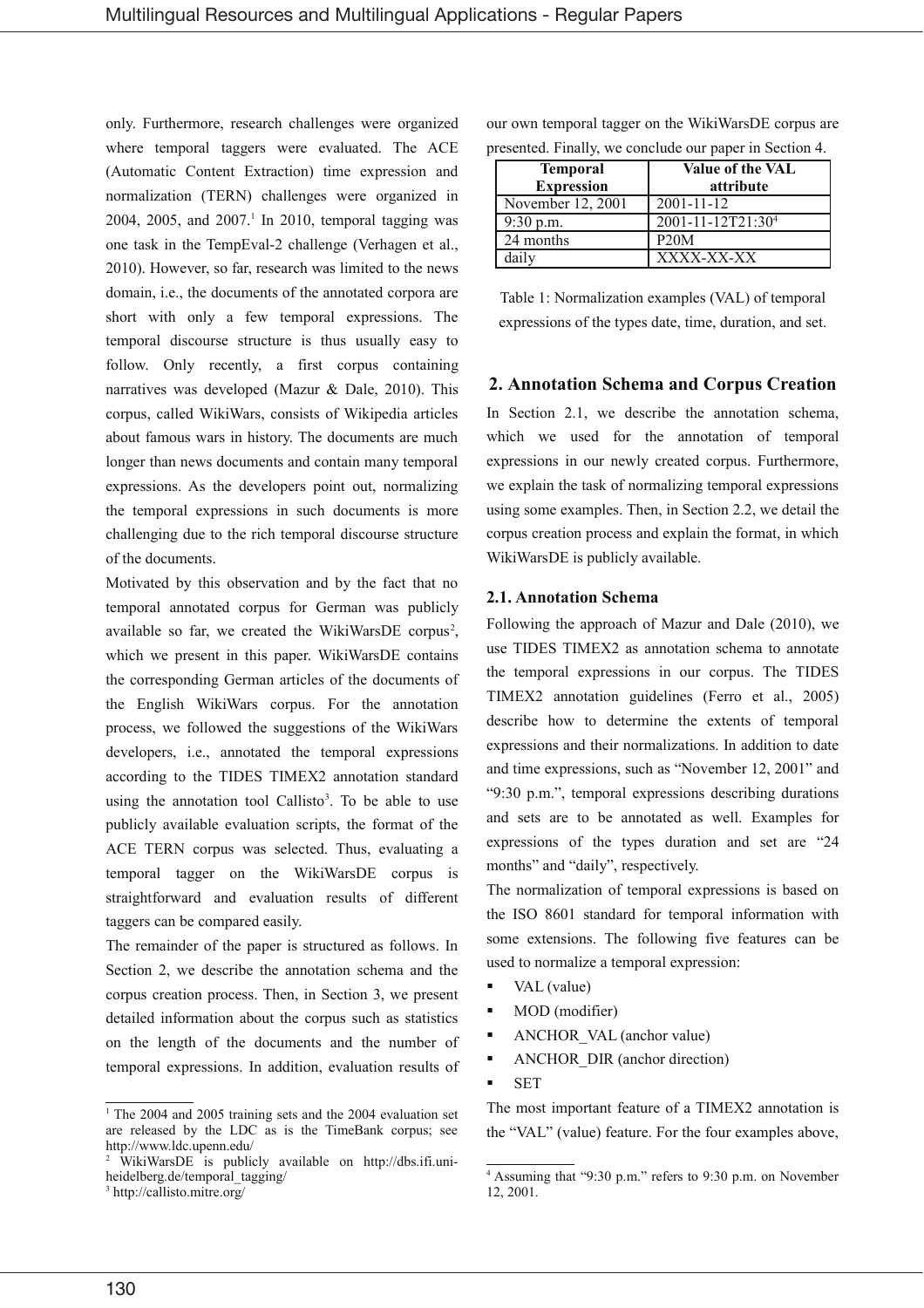the values of VAL are given in Table 1. Furthermore, "MOD" (modifier) is used, for instance, for expressions such as "the end of November 2001", where MOD is set to "END", i.e., to capture additional specifications not captured by VAL. ANCHOR VAL and ANCHOR DIR are used to anchor a duration to a specific date, using the value information of the date and specifying whether the duration starts or ends on this date. Finally, SET is used to identify set expressions.

Often, for example in the TempEval-2 challenge, the normalization quality of temporal taggers is evaluated based on the VAL (value) feature, only. This fact points out the importance of this feature and was the motivation to evaluate the normalization quality of our temporal tagger based on this feature as described in Section 3.

#### 2.2. Corpus Creation

For the creation of the corpus, we followed Mazur and Dale (2010), the developers of the English WikiWars corpus. We selected the 22 corresponding German Wikipedia articles and manually copied sections describing the course of the wars.<sup>5</sup> All pictures, crosspage references, and citations were removed. All text files were then converted into SGML files, the format of the ACE TERN corpora containing "DOC", "DOCID", "DOCTYPE", "DATETIME", and "TEXT" tags. The document creation time was set to the time of downloading the articles from Wikipedia. The "TEXT" tag surrounds the text that is to be annotated.

Similar to Mazur and Dale (2010), we used our own temporal tagger, which is described in Section 3.2, containing a rule set for German as a first-pass annotation tool. The output of the tagger can then be imported to the annotation tool Callisto for manual correction of the annotations. Although this fact has to be taken into account when comparing the evaluation results on WikiWarsDE of our temporal tagger with other taggers, this procedure is motivated by the fact that "annotator blindness" is reduced to a minimum, i.e., that annotators miss temporal expressions. Furthermore, the annotation effort is reduced significantly since one does not have to create a TIMEX2 tag for the expressions already identified by the tagger.

At the second annotation stage, the documents were examined for temporal expressions missed by the temporal tagger and annotations created by the tagger were manually corrected. This task was performed by two annotators - although Annotator 2 only annotated the extents of temporal expressions. The more difficult task of normalizing the temporal expressions was performed by Annotator 1 only, since a lot of experience in temporal annotation is required for this task. At the third annotation stage, the results of both annotators were merged and in cases of disagreement the extents and normalizations were rechecked and corrected by Annotator 1.

To compare our inter-annotator agreement for the determination of the extents of temporal expressions to others, we calculated the same measures as the developers of the TimeBank-1.2 corpus. They calculated the average of precision and recall with one annotator's data as the key and the other's as the response. Using a subset of ten documents, they report inter-annotator agreement of 96% and 83% for partial match (lenient) and exact match (strict), respectively.<sup>6</sup> Our scores for lenient and exact match on the whole corpus are 96.7% and 81.3%, respectively.

Finally, the annotated files, which contain inline annotations, were transformed into the ACE APF XML format, a stand-off markup format used by the ACE evaluations. Thus, the WikiWarsDE corpus is available in the same two formats as the WikiWars corpus, and the evaluation tools of the ACE TERN evaluations can be used with this German corpus as well.

#### 3. Corpus Statistics and Evaluation Results

In this section, we first present some statistical information about the WikiWarsDE corpus, such as the length of the documents and the number of temporal expressions in the documents (Section 3.1). Then, in Section 3.2, we shortly introduce our own temporal tagger HeidelTime, present its evaluation results on WikiWarsDE, and compare them with results achieved on other corpora.

<sup>&</sup>lt;sup>5</sup> Due to the shortness of the Wikipedia article about the Punic Wars in general, we used sections of three separate articles about the 1st, 2nd, and 3rd Punic Wars.

For more information on TimeBank, see http://timeml.org/site/timebank/documentation-1.2.html.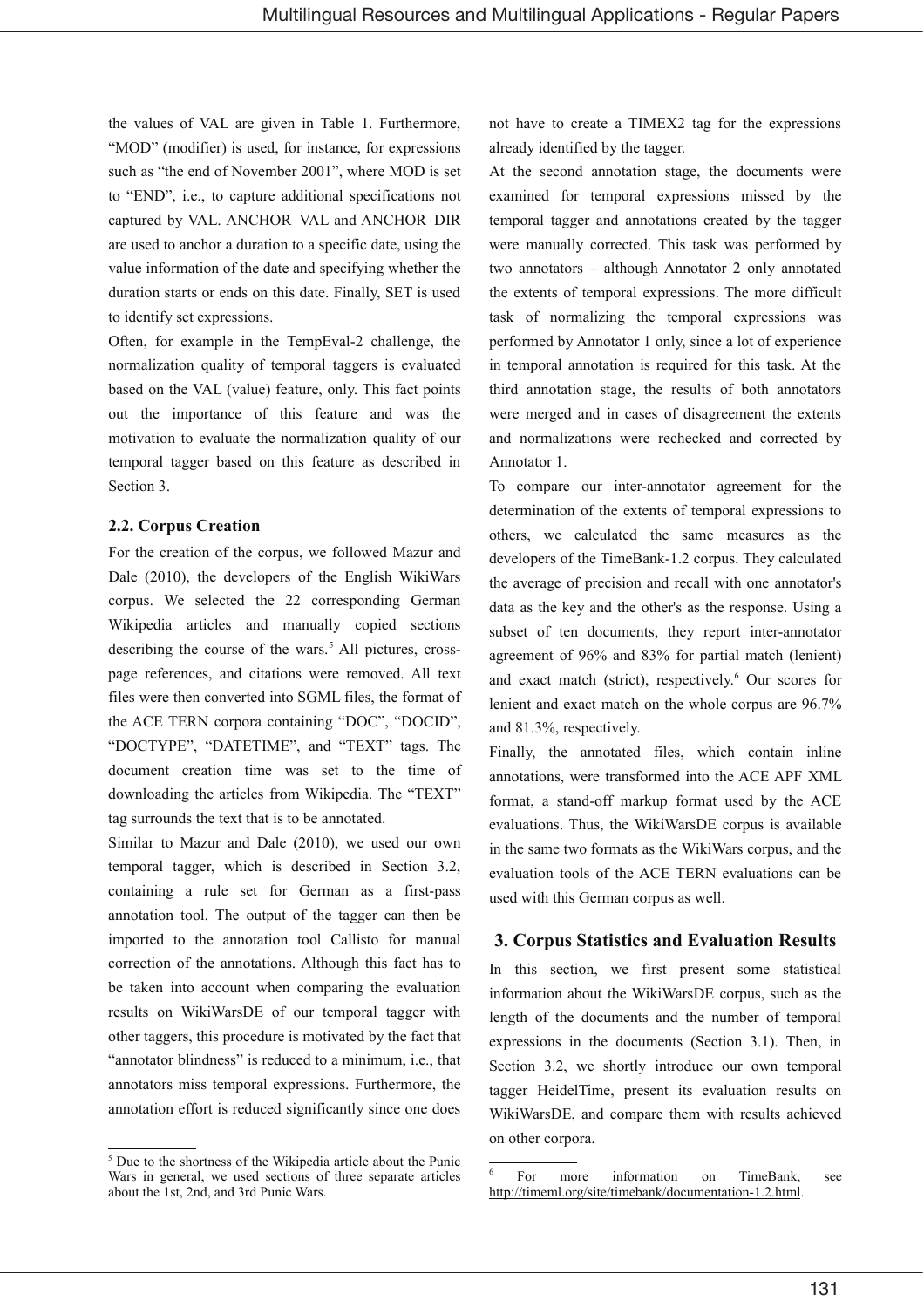| Corpus             | <b>Docs</b> | Token   | <b>Timex</b> |      | Token / Timex   Timex / Document |  |  |
|--------------------|-------------|---------|--------------|------|----------------------------------|--|--|
| ACE 04 en train    | 863         | 306.463 | 8.938        | 34,3 | 10,4                             |  |  |
| TimeBank 1.2       | 183         | 78.444  | 1.414        | 55,5 | 7,7                              |  |  |
| TempEval2 en train | 162         | 53.450  | 1.052        | 50,8 | 6,5                              |  |  |
| TempEval2 en eval  | 9           | 4.849   | 81           | 59,9 | 9,0                              |  |  |
| WikiWars           | 22          | 119.468 | 2.671        | 44,7 | 121,4                            |  |  |
| WikiWarsDE         | 22          | 95.604  | 2.240        | 42,7 | 101,8                            |  |  |

Table 2: Statistics of the WikiWarsDE corpus and other publicly available or released corpora.

#### 3.1. Corpus Statistics

The WikiWarsDE corpus contains 22 documents with a total of more than 95,000 tokens and 2,240 temporal expressions. Note that the fact that the WikiWars corpus contains almost 25,000 tokens more than WikiWarsDE can be partly explained by the differences between the two languages. In German compounds are very frequent, e.g., the 3 English tokens "course of war" is just 1 token in German ("Kriegsverlauf").

In Table 2, we present some statistics of the corpus in comparison to other publicly available corpora. On the one hand, the density of temporal expressions (Token/Timex) is similar among the documents of all the corpora. In WikiWarsDE, one temporal expression occurs every 42.7 tokens on average.

On the other hand, one can easily see that the documents of the WikiWarsDE and the WikiWars corpora are much longer and contain many more temporal expressions than the documents of the news corpora. While WikiWars and WikiWarsDE contain 121.4 and 101.8 temporal expressions per document on average, the number of temporal expressions on the news copora ranges between 6.5 and 10.4 temporal expressions only. Thus, the temporal discourse structure is much more complex for the narrative-style documents in WikiWars and WikiWarsDE. Further statistics on the single documents of WikiWarsDE are published with the corpus.

#### **3.2. Evaluation Results**

After the development of the corpus, we evaluated our temporal tagger HeidelTime on the corpus. HeidelTime is a multilingual, rule-based temporal tagger. Currently, two languages are supported (English and German), but due to the strict separation between the source code and the resources (rules, extraction patterns, normalization information), HeidelTime can be easily adapted to further languages. In the TempEval-2 challenge, HeidelTime achieved the best results for the extraction and normalization of temporal expressions from English documents (Strötgen & Gertz, 2010; Verhagen et al., 2010). Since HeidelTime uses different normalization strategies depending on the type of the documents that are to be processed (news- or narrative-style documents), we were able to show that HeidelTime achieves high quality results on both kinds of documents for English.<sup>7</sup>

With the development of WikiWarsDE, we are now able to evaluate HeidelTime on a German corpus as well. For this, we use the well-known evaluation measures of precision, recall, and f-score. In addition, we distinguish between lenient (overlapping match) and strict (exact match) measures. For the normalization, one can calculate the measures for all expressions that were correctly extracted by the system (value). This approach is used by the ACE TERN evaluations. However, similar to Ahn et al. (2005) and Mazur and Dale (2010), we argue that it is more meaningful to combine the extraction with the normalization tasks, i.e., to calculate the measures for all expressions in the corpus (lenient+value and strict+value).

<sup>&</sup>lt;sup>7</sup> More information on HeidelTime, its evaluation results on several corpora, as well as download links and an online demo can be found at http://dbs.ifi.uni-heidelberg.de/heideltime/.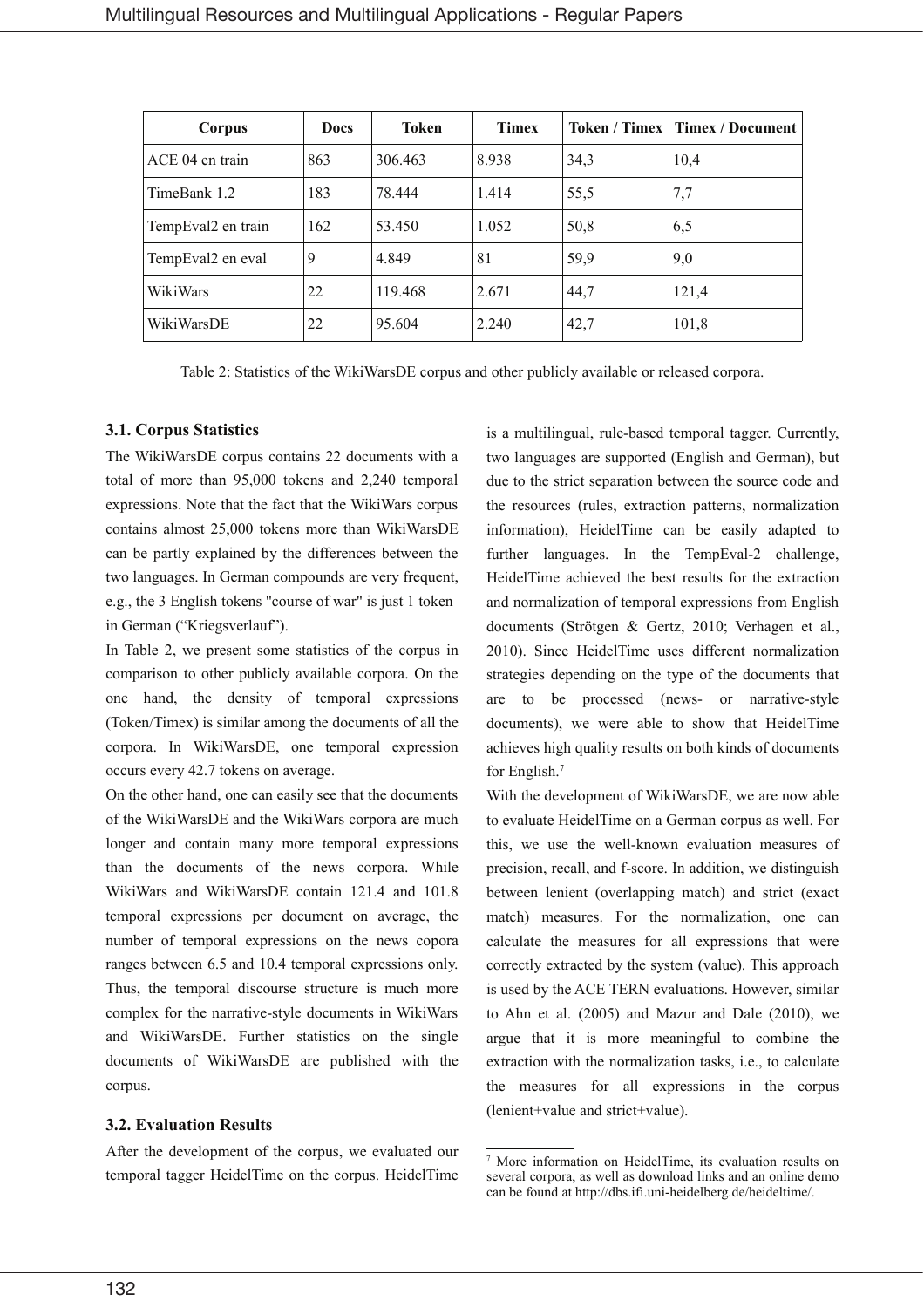|              | lenient<br>strict |       | value                                                                      |       |  | $lenient + value$ |     |   | strict $+$ value |              |     |  |   |   |
|--------------|-------------------|-------|----------------------------------------------------------------------------|-------|--|-------------------|-----|---|------------------|--------------|-----|--|---|---|
| Corpus       | P                 | $R$ F |                                                                            | P R F |  |                   | P R | F | P                | $\mathbf{R}$ | - F |  | R | F |
| TimeBank 1.2 |                   |       | 90.5 91.4 90.9 83.5 84.3 83.9 86.2 86.2 86.2 78.0 78.8 78.4 73.2 74.0 73.6 |       |  |                   |     |   |                  |              |     |  |   |   |
| WikiWars     |                   |       | 93.9 82.4 87.8 86.0 75.4 80.4 89.5 90.1 89.8 84.1 73.8 78.6 79.6 69.8 74.4 |       |  |                   |     |   |                  |              |     |  |   |   |
| WikiWarsDE   |                   |       | 98.5 85.0 91.3 92.6 79.9 85.8 87.0 87.0 87.0 85.7 74.0 79.4 82.5 71.2 76.5 |       |  |                   |     |   |                  |              |     |  |   |   |

Table 3: Evaluation results of our temporal tagger on an English news corpus (TimeBank 1.2), an English narratives corpus (WikiWars) and our newly created German narratives corpus WikiWarsDE.

On WikiWarsDE, HeidelTime achieves f-scores of 91.3 and 85.8 for the extraction (lenient and strict, respectively) and 79.4 and 76.5 for the normalization  $(lenient + value and strict + value, respectively).$ 

For comparison, we present the results of HeidelTime on some English corpora. As shown in Table 3, our temporal tagger achieves equally good results on both, the narratives corpora (WikiWars and WikiWarsDE) and the news corpus (TimeBank). Note that our temporal tagger uses different normalization strategies depending on the type of the corpus that is to be processed. This might be the main reason why HeidelTime clearly outperforms the temporal tagger of the WikiWars developers. For the WikiWars corpus, Mazur and Dale  $(2010)$  report f-scores for the normalization of only 59,0 and  $58.0$  (lenient + value and strict + value, respectively). Compared to these values, HeidelTime achieves much higher f-scores, namely 78.6 and 74.4. respectively.

#### **4. Conclusions**

In this paper, we described WikiWarsDE, a temporal annotated corpus containing German narrative-style documents. After presenting the creation process and statistics of WikiWarsDE, we used the corpus to evaluate our temporal tagger HeidelTime. While Mazur and Dale (2010) report lower evaluation results of their temporal tagger on narratives than on news documents. HeidelTime achieves similar results on both types of corpora. Nevertheless, we share their opinion that the normalization of temporal expressions on narratives is challenging. However, using different normalization strategy for different types of documents (news-style and narrative-style documents), this problem can be tackled.

By making available WikiWarsDE and HeidelTime, we provide useful contributions to the community in support of developing and evaluating temporal taggers and of improving temporal information extraction.

## 5. Acknowledgements

We thank the anonymous reviewers for their valuable suggestions to improve the paper.

## **6. References**

- Ahn, D., Adafre, S.F., de Rijke, M. (2005): Towards Task-Based Temporal Extraction and Recognition. In G. Katz, J. Pustejovsky, F. Schilder (Eds.), Extracting and Reasoning about Time and Events. Dagstuhl, Germany: Dagstuhl Seminar Proceedings.
- Alonso, O., Strötgen, J., Baeza-Yates, R., Gertz, M. (2011): Temporal Information Retrieval: Challenges and Opportunities. In Proceedings of the 1st International Temporal Web Analytics Workshop (TWAW), pp. 1-8.
- Ferro, L., Gerber, L., Mani, I., Sundheim, B., Wilson, G. (2005): TIDES 2005 Standard for the Annotation of Temporal Expressions. Technical report, The MITRE Corporation.
- Mani, I., Pustejovsky, J., Gaizauskas, R.J. (2005): The Language of Time: A Reader. Oxford University Press.
- Mazur, P., Dale, R. (2010): WikiWars: A New Corpus for Research on Temporal Expressions. In Proceedings of the 2010 Conference on Empirical Methods in Natural Language Processing (EMNLP), pp. 913-922.
- Pustejovsky, J., Hanks, P., Sauri, R., See, A., Gaizauskas, R.J., Setzer, A., Radev, D., Sundheim, B., Day, D., Ferro, L., Lazo, M. (2003a): The